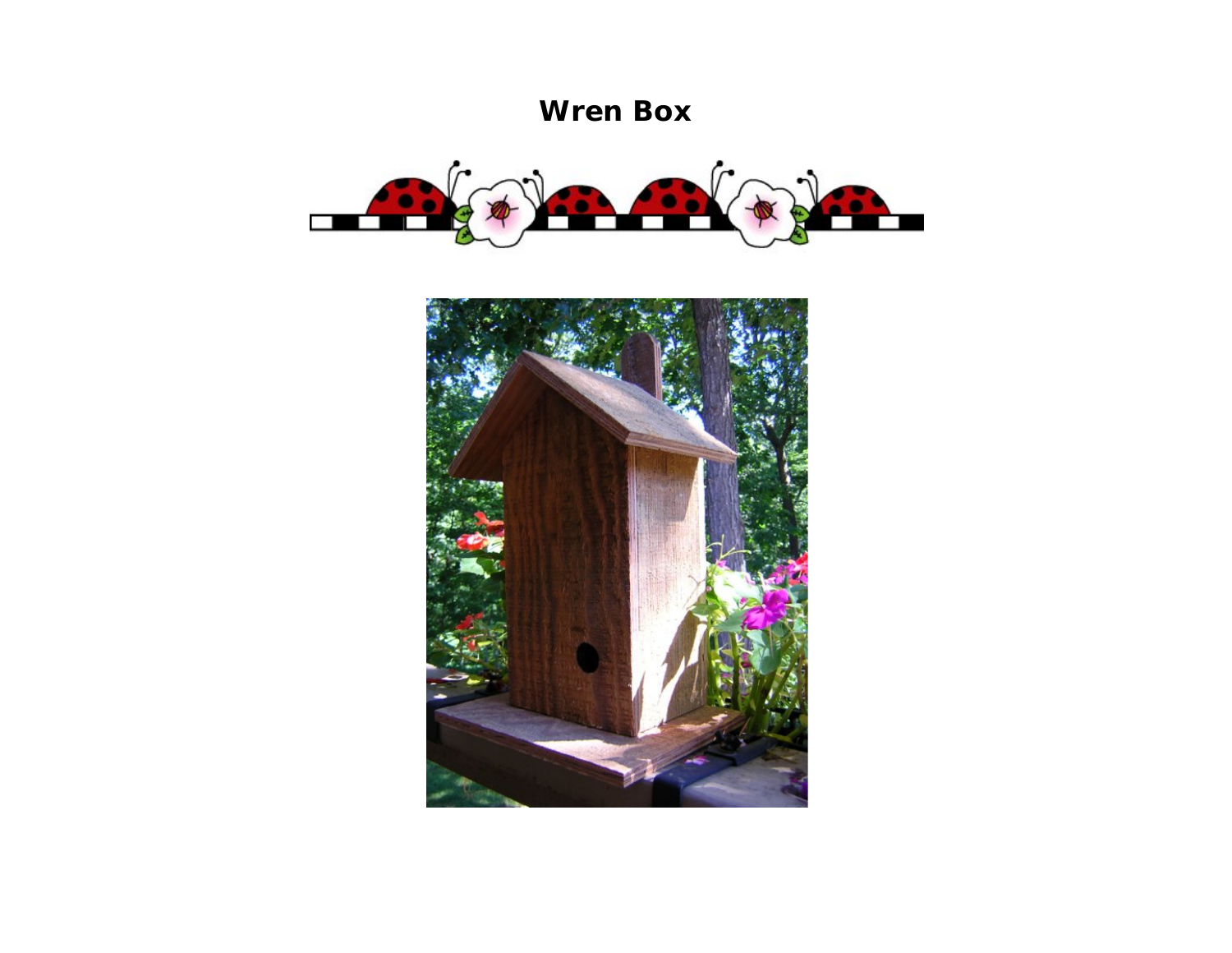## **Build a Wren Bird House**

Build the wrens in your neighborhood a home - your fine feathered friends will love it.

When all other song birds fail to take advantage of a house built for them, the wren can still be counted on. Almost any sort of home from a tin can or hollow gourd on up is satisfactory if put in a safe place and provided with an opening 1" or slightly less in diameter, so the sparrows stay out. How to build a good wren home is shown in the plans below.





Singing House Wren

There are about 80 species of true wrens, though the name is also ascribed to other unrelated birds throughout the world. The dominating colors are grey, brown, black and white, and most species show some barring, especially to tail and/or wings.

A few species, especially the Winter Wren and the House Wren, are often associated with humans. Most species are non-migratory, remaining in Central and South America all year round, but the few temperate species typically migrate to warmer climes in winter. Wrens build dome-shaped nests, and may be either monogamous or polygamous, depending on species.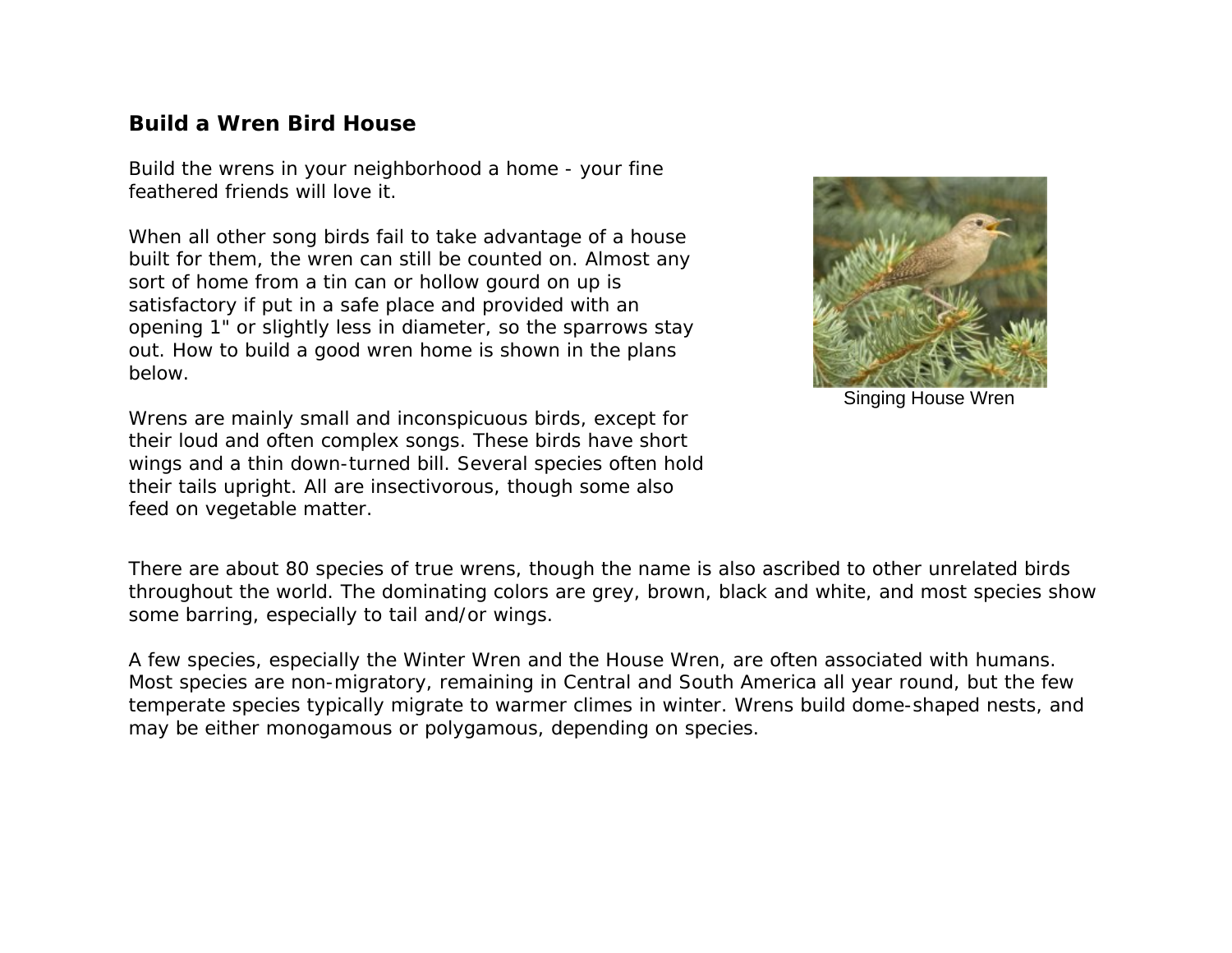## **Construction of the Bird House**

Almost any sort of lumber may be used, but birds take most readily to that which has been weathered out of doors. The type of wood that should be used is one that does not warp badly; white pine and cypress meet these requirements. Yellow poplar and cedar with or without the bark left on can be used.

Nesting boxes should be painted on the outside to improve their appearance and to preserve them against the effect of the weather. It is often wise to leave a small amount of unpainted surface around the entrance, and all paint should be thoroughly dry before houses are expected to be occupied. Color selected will depend somewhat upon the surroundings, but white, gray, dull greens or browns are often used.

Place the wren house 6 to 10 feet above the ground. Be sure there is an availability of water and food nearby.

Care should be taken that all edges and ends are square and true so there will be no bad cracks for drafts and rain to enter. Be careful to nail the pieces together so that they will not have occasion to crack or warp.



It's better if a perch is not used. Perches make it easier for predators like cats and squirrels to reach inside.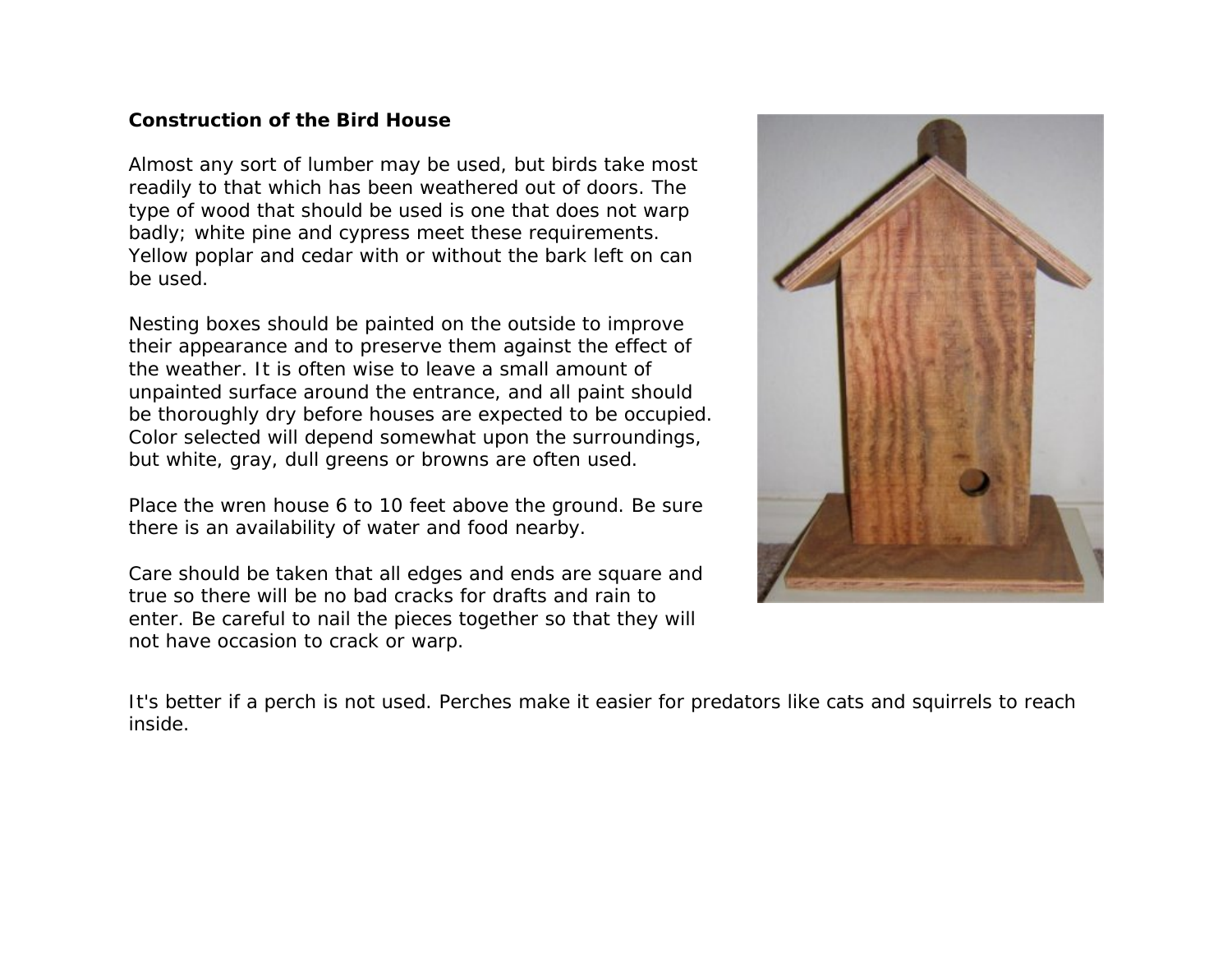The entrance hole for the wren house should not be larger than 1 1/8". The House Wren prefers a 7/8" hole, the Bewick Wren a 1" hole and the Carolina Wren prefers a 1 1/8" hole. The entrance should be 1" to 6" above the floor.

The bird house plans below for a wren box are not totally drawn to scale but the measurements shown are correct. The bird house pictures on this page were made from the plans below.